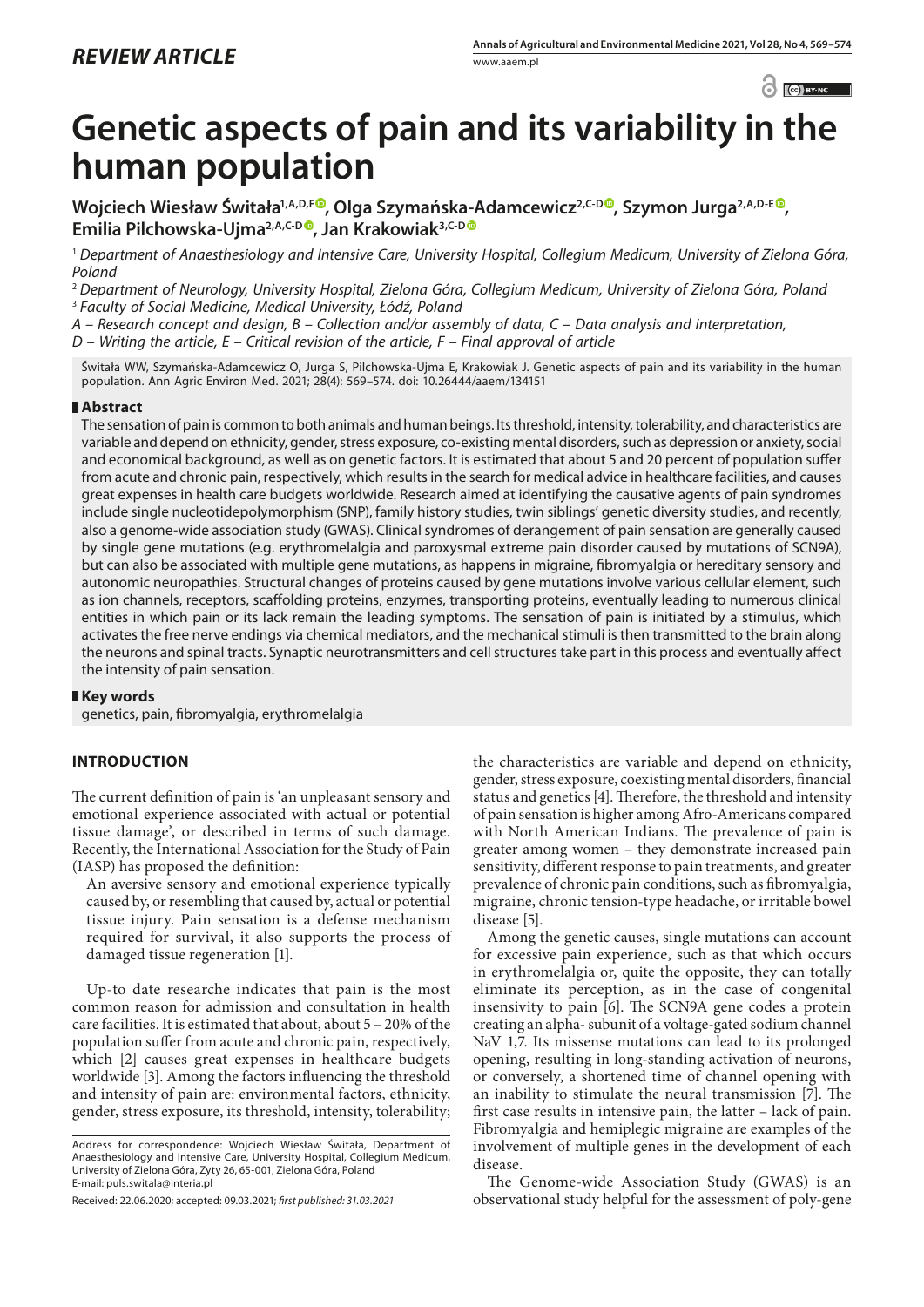inheritance [8]. The current aims at presenting the latest achievements of genetics in establishing the background of some clinical pain syndromes and their variability.

Hereditary, sensory, and autonomic neuropathies (HSAN) belong to genetic disorders characterized by the impairment of pain sensation, leading to secondary mutilations, deformities of the extremities, as well as autonomic disorders. HSAN I is inherited in an autosomal dominant way, the other entities have an autosomal recessive trait [9]. Currently, two family groups with HSAN VI and HSAN VII and VIII subtypes have been described with variant mutations in the SCN1 1A and PRDM12 genes contributing to the pathology of the disease [10]. The latest research identified variant mutations in FLVCR 1 gene for heme transporter in a patient with an unclassified HSAN. To-date, 11 genes connected with HSAN entities have been identified. Genetic testing plays an important part in the differential diagnosis of hereditary neuropathies due to symptoms overlapping in particular types of HSAN.

**HSAN I.** The most prevalent of hereditary somatosensory and autonomic neuropathies caused by *SPTCL1* gene mutations on chromosome 9q22.1–22.3 – the gene for serine palmitoyltransferase subunit taking part in sphingomyelin and ceramide synthesis. Four *SPTCL1* mutations responsible for neuropathies have been identified: C133W, C133Y, VIKKD, and G387A [11]. The genetic variants of *SPTCL1* cause neural environment toxicity leading to cell death. The *DNMT1* gene codes a DNA- methyltransferase protein, its variants impair the function of the enzyme and eventually interfere with the liveliness of neurons. HSAN 1 develops In patients between their 20s and 40s. Typical symptomatology includes slowly progressive impairment of sensation, at first concerning pain and temperature in distal parts of extremities. In some patients, neurological examination reveals mild motor and autonomic symptoms. Paroxysms of tearing, lancinating pain of the shanks and feet are quite common. The impairment of pain can result in chronic painless feet ulcerations, arthropathies, and osteomyelitis leading to amputations and bone deformities. Electroneurography is an important diagnostic tool, in which axonal damage of the sensory fibres can be found. There is no causative treatment.

**HSAN II.** An autosomal recessive disease*. WNK1, KIF1A*  and *RTREG1*-gene variants are responsible for the deficit of sensation. *WNK1* stands for a protein kinase 1 with lysine deficiency; the gene is localized on chromosome 12p13.33. The *WNK1* protein is a neurotrophic factor required for the growth and survival of sensory neurons and Schwann cells [12]*. KIF1A* is located on chromosome 2q373 and is a gene for protein transporting synaptic vesicles to the synaptic junction, which takes place via microtubules of neural cells. Variants in this gene cause synaptic impairment of pain transmission. *RETREG1A* – locus 5p.12 – is a gene for a Cis protein of Golgi apparatus essential for the longevity of neurons localized in nociceptive and autonomic ganglia. The disease starts in early childhood with deformities of the feet and toes. All modalities of sensation are impaired in both upper and lower extremities; sometimes, the trunk and face are also involved. The autonomic symptoms include disturbance of perspiration, tonic pupils, orthostatic hypotension and gastroesophageal reflux. The disease leads to acrodystrophic lesions and painful bone fractures. There is no causative treatment.

**HSAN III.** Hereditary neuropathy is also known as Riley-Day syndrome or familial dysautonomia. It is caused by variants in *ELP1* gene coding an elongator complex protein 1 – a component of proteins composing cellular scaffolding and B-lymphocytic light K polypeptide gene's amplifier inhibitor located on chromosome 9q31–33. This peptide belongs to 6 proteins vital for the liveliness and mobility of cytoplasm. The symptoms are present right from birth. Lack of fungiform papillae, impairment of lacrimation, perspiration, pain and temperature sensation, dysregulation of blood pressure with severe orthostatic hypotonia are typical for this entity. Sick infants suffer from emesis, difficulties in food intake, recurrent pulmonary infections. They are usually short and have spine deformities. The disease can be life-threatening. No causative treatment is available.

**HSAN IV.** Also known as congenital insensitivity to pain with anhydrosi, caused by mutation in *NTRK1* gene located on chromosome 1q21. The gene codes a protein being a neurotrophic tyrosine kinase 1 essential for the development and survival of neural cells participating in the transmission of pain, touch and temperature. It is located on the surface of neurons and activated in connection with *NGF-B.* The interaction between receptor (TrkA) and its ligand (NGF) during the prenatal period is crucial for the development and survival of small neurons (autonomic, pain and temperature transmition). The disease begins in infancy. Typical symptomatology includes recurrent fevers, anhydrosis, pain insensitivity, tendency for self-mutilation, mental retardation. Lack of pain leads to damage of soft tissues, painless fractures, joint damage and, in consequence, significant disability. Causative treatment is unknown [9, 13].

**HSAN V.** Hereditary sensory autonomic neuropathy type V is a genetic disease caused by NGF mutations – a protern for a protein, a beta growth factor of the nerves, a partner of *NTRK1* binding protein. The symptoms of the disease occur as early as in infancy. The babies do not feel pain which results in soft tissue injuries, including the tongue, lips and biting the gums. Painless injuries lead to fractures, bad healing of wounds, and mutilitating acropathies. There is no retardation, perspiration disorders or fevers which enables differential diagnosis with HSAN Iv [13].

**HSAN VI.** Hereditary sensory autonomic neuropathy type VI has been described recently. It is caused by mutation in the *DST* gene for a protein called dystonine – an element of neurons' cytoskeleton, present in spinal roots' neurons, skin and skeletal muscles. The mutation damages small and large neurons leading to severe ataxia, dystonia, extremities' mutilations. The disease usually leads to death in early childhood. Cases of long survival have been described in the literature with the disease occurring in the first decade of life, with progressive mutilations resulting in joint deformities and amputations of the extremities. There were deficits of pain, touch and vibration sensation. Pupil disorders and gastrointestinal and sexual dysfunction have also been found [10].

**HSAN VII.** Hereditary sensory autonomic neuropathy type VII is caused by mutation of *SCN11A* gene on chromosome 3p22.2. The gene codes a protein constituting an alpha2 subunit of sodium channel and is found in the perispinal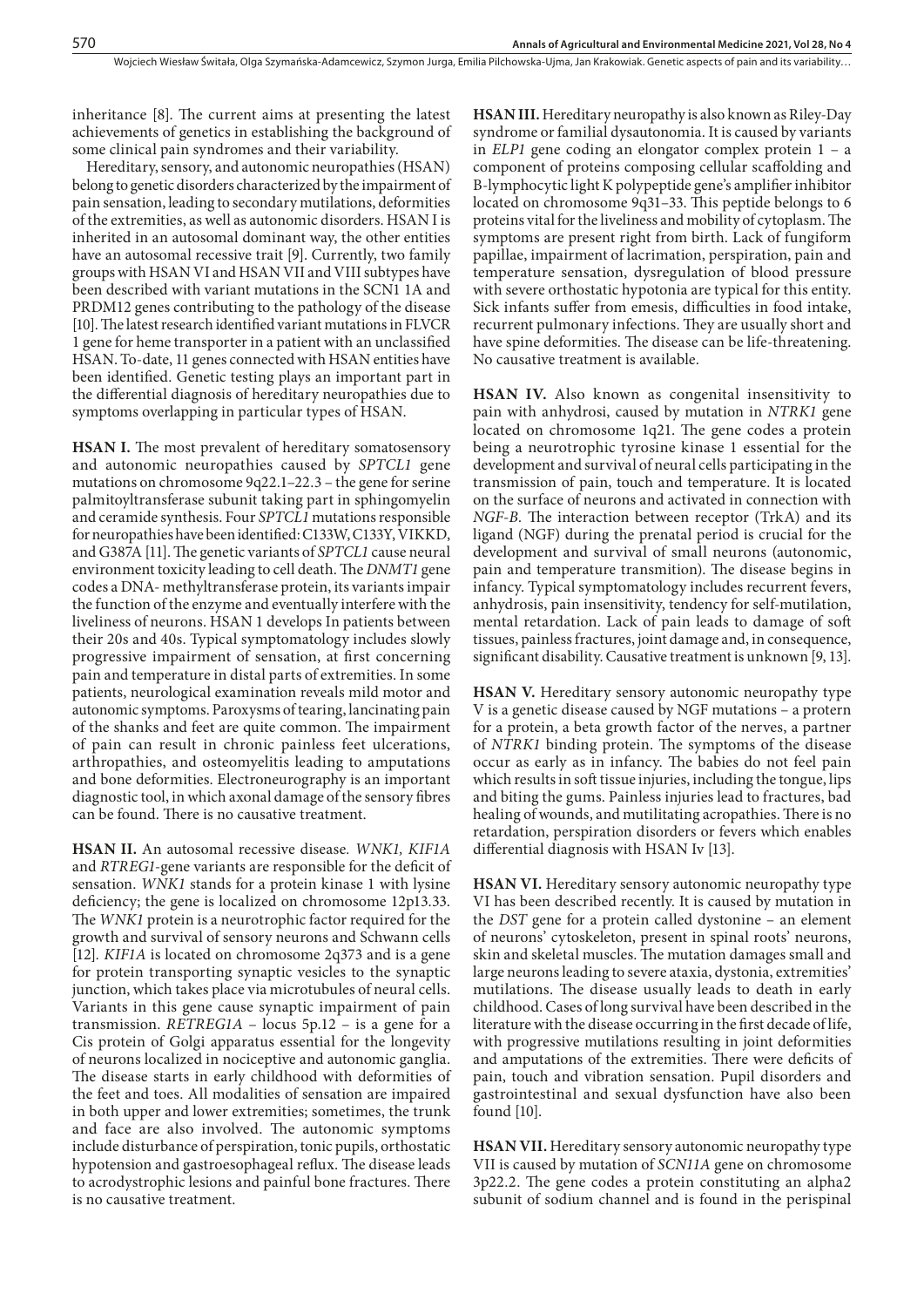ganglia and trigeminal ganglion [14, 15]. Among the symptoms are insensitivity to pain, excessive perspiration and gastrointestinal motoric dysfunction which results in constipations and diarrhea. Excessive sweating causes pruritus. The disease appears in infancy with injuries to the soft tissues, fractures, joint dysfunctions, weakness in skeletal muscles, slowing of motor development, and frequent infections of the lower respiratory tract. The patients require thoughtful care and treatment for the injuries incurred.

**HSAN VIII.** Hereditary sensory autonomic neuropathy type VIII is caused by *PRDM12* gene mutation on chromosome 9q34.12 coding a protein being a transcription regulator modifying the histons' proteins in terms of proper localization of DNA strands in cells' nucleus [16]. It can be found in nociceptors and the mutation results in lack of the ability to feel pain. The disease is characterized by insensitivity to pain, temperature, reduction of lacrimation and perspiration. Clinically, injuries to the hands and feet, deep, often infected wounds of the extremities, oral cavity, throat and face, are the most prevalent. Lack of distal phalanges in hands and feet can often be observed due to them being gnawed by afflicted children. The disease is accompanied by lung infections of mild course. There is no causative treatment. Patients require care, avoidance of injuries, and treatment of the injuries incurred.

**Migraine.** Migraine belongs to primary headaches and is defined as a frequent chronic neuro-muscular disorder characterized by paroxysms of severe headache; in some of patients, prodromal symptoms known as aura can occur. Epidemiological research indicates that in highly developed countries migraine affects as much as 15%of the general population – women three times more often than men. The disease usually starts between 20 – 30 years of age, often coexisting with other medical conditions, such as insomnia, chronic fatigue syndrome and fibromyalgia [17]. International Headaches' classification identifies six types of migraine, with the main division being beween migraine with and without aura [18].

The etiology of migraine is still not fully understood. It is a genetically conditioned disease in which there is a predisposed sensitivity to neurovascular reactions, or to cyclic changes in the central nervous system [19]. Evidence from research indicate that the genetical factor plays an important part in migraine with aura rather than in the classic migraine – especially *CACNA1A* variants on chromosome 19q.13 for a protein forming an alpha subunit of the calcium channel. Mutations of this gene have been found in 50% of patients with hemiplegic migraine with autosomal dominant trait. Mutations in *CACNA1E* on chromosome 1q31, a gene for a protein forming an alpha-subunit of calcium channel, have been found in some patients with hemiplegic migraine [20]. Multiple mutations of this gene can result in various degrees of disorders in the function of calcium channels. The *ATP1A2* gene localized on chromosome 1q23.2 codes a protein forming a subunit of alpha 2-ATP-ase of natriumpotassium pump using the cellular deposits of ATP. Variants of this gene are found in patients with migraine [19].

The *SCN9A* gene on chromosome 2p24 is another gene variants of which are present in patients with migraine. This gene is linked with a neuronal natrium channel for spinocerebellar ataxia [17]. A relationship between ACE

I/D gene polymorphism and the occurrence of migraine has been proven. The DD and ID genotype makes the risk for migraine with aura higher, and the ID genotype also contributes to development of migraine with aura [21]. The hereditary connections of migraine can be accounted by the fact that it constitutes an element of clinical symptomatology of MELAS (mitochondrial encephalopathy with lactic acidosis and stroke-like episodes) and CADASIL (cerebral autosomal dominant arteriopathy with subcortical infarcts and leukoencephalopathy) syndrome.

Migraine is clinically characterized by recurrent, strong, pulsating headache, most often one-sided and localized in the frontal and temporal area, accompanied by autonomic symptoms such as nausea, vomiting, light and noise hypersensitivity. According to diagnostic criteria, the headache lasts at least 4 – 72 hours, with pain of significant intensity [22]. The episodes of headache lasting more than 72 hours are called status migrainosus.

**Complex migraine.** accounts for 10 – 15% of migrainerelated headaches. A migraine attack usually has 5 stages – prodromal, with unspecific endocrine and gastrointestinal symptoms, aura, headache, resolution and postdrome. Aura can be represented as impairment of vision (scotoma, flashes of light, visual field deficits, geometric forms, vision loss), sensation (paresthesias, tingling, speech disturbances). The presence of paresis can indicate familial or sporadic hemiplegic migraine. Aura is totally reversible with symptoms lasting from 5 – 20 minutes. The headache appears about 60 minutes after the resolution of aura [23].

Medication for migraine aims at reduction of the pain and associated symptoms, as well as prevention of headache recurrence. To settle a therapeutic regime identification of provocative agents, frequency of attacks and the gratitude of pain is required. There are two methods of treatment: rescue management, aimed at fighting the attacks, and prophylactic: help in reduction of the frequency of attacks. In terms of rescue therapy, it is essential to take the medication as soon as possible after the occurrence of pain, and in an accurate dosage.

**Fibromyalgia.** Fibromyalgia belongs to the group of functional somatic pain syndromes. The most common symptoms include chronic musculoskeletal pain, sleep disorders, depression, chronic fatigue, cognitive impairment and fear [24]. The diagnosis of FM is based on the 1990 American College of Rheumatology Criteria (modified in 2010/2011 and 2016). The last modification includes recommendations of serum vitamin D measurement, as well as a practical tool supporting the diagnosis – the Mental Status Questionnaire [25]. The disease is diagnosed in 2 – 4% of the general population, affecting up to 10 times more women than men. It usually begins between the 30s and 50s, the risk rising with age and education [28]. The exact cause of this disease remains unknown.

Fibromyalgia comes with myofascial pain, enthesopathies, tendonitis, bursitis and tunnel syndromes – carpal tunnel syndrome. Generalized fibromyalgia is characterized by widespread chronic pain leading to permanent distress and resulting in autonomic dysfunction, depression and fear [26, 27].

The latest research is aimed at the identification of AT risk factors, and understanding the pathophysiological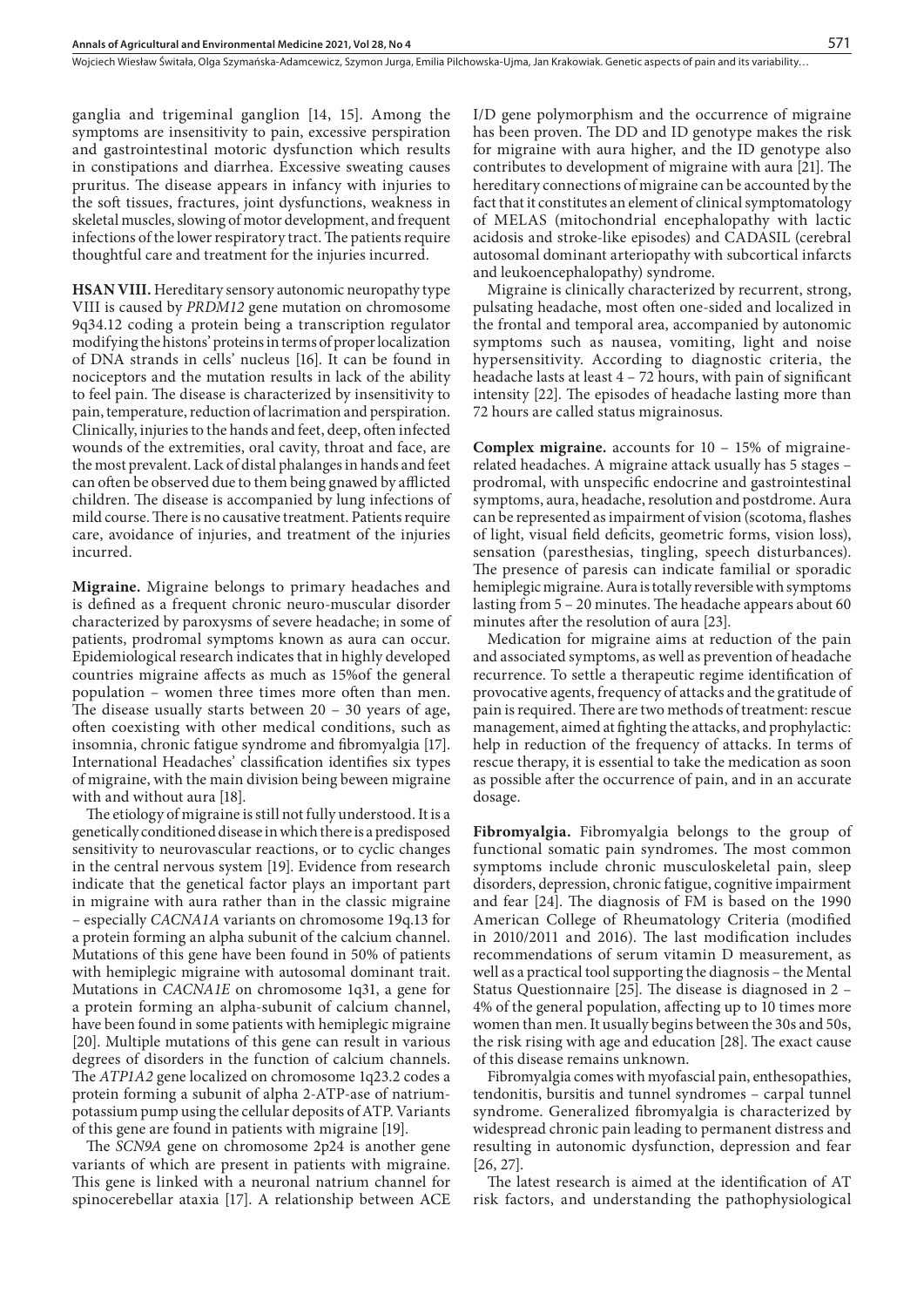mechanisms contributing to the development of chronic pain. Nowaday, it is believed that these are genetic, epigenetic and autoimmune factors that play a crucial role in the pathophysiology of fibromyalgia – they lead to small fibre neuropathy and inflammation of the nervous system [29]. Recently, numerous genetic and environmental factors have been discovered that can be linked to chronic pain development. The PRKAR2B and PRKACB genes coding cAMP-dependent protein kinases play an important part in cellular function signaling localized in loci 7q22.1 and 1p31.1, respectively. The GNG5 1p22.3, GNG2 14q22.1, GNG11 7q21.3 and GNB2 7q22.1 all code the proteins transporting signals from cell membrane to the inner effector structures. The polymorphism of these genes may interfere with the proper cellular and effector signalling [29] *HTT* on chromosome 4p16.3, which is a gene for Huntington protein – a microtubule–related transporting protein. It takes part in the transport of serotonin to neural synapses localized in the brain. Mutations of this gene impair or prevent the vesicles' transport to their destination which can be the source of chronic pain. The *HTR2A* gene is located on chromosome 13q14.2 and codes a serotonin receptor protein, its mutations prevent the neurotransmitter from binding with the receptor and can account for chronic pain [28]. Most of these genes take part in the biological processes and routes connected with clinical symptoms of the disease.[29]. The other possible contributing genes are ZNF77, MYT1L, NRXN3, COMT, SLC6A4, TRPU2, TRPU3.

Lately, the hypothesisthatf fibromyalgia is a result of central sensitization has been promoted – more excessive pain sensation due to spinal and cerebral amplification of neurotransmission from pain receptors – nociceptors. The role of inflammatory mediators of IL-6, IL-8 and TNF-alpha cytokines in initiation and modulation of pain intensity has been highlighted. This draws attention to the possible role of sleeping disorders in etiopathogenesis of this entity [30]. The role of long non-coding RNA strains (LncRNA) also seems to be important – they modify interactions of the genes connected with fibromyalgia [29].

The leading symptom of fibromyalgia is a chronic pain, widespread over the whole body, with duration of over 3 months. According to the American College of Rheumatology, the pain is considered generalized if it is bilateral, localized above and beneath the waistline, and in the body axis – axial skeletal pain. The second main symptom is tenderness on palpation in 11 of 18 specific tender sites (muscle attachments or their course) [26]. Other typical syndromes include chronic fatigue, sleeping disorders, memory loss and deficit of concentration, mood disorders, fears, migraine and tension headaches, gastrointestinal dysfunction, bladder hyperactivity, mucosal dryness, Reynaud syndrome, and temporomandibular joint dysfunction [31].

Rich symptomatology and common occurrence in the population presents a real challenge fort establishing the diagnosis of fibromyalgia. Generalized, chronic pain lasting for more than 3 months, with tenderness in 11 of 18 tender point sites, were made the criteria for the American College of Rheumatology (ACR) in 1990 [31]. These criteria were replaced by new ones in 2010 when a widespread pain index (WPI) and symptom severity score (SSS) were introduced. Revision of the diagnostic criteria in 2016 also introduced some major changes: fibromyalgia should be diagnosed with the scores of WPI >7 and SSS>5 or WPI >4–6 and SSS>9.

This adds the criterium of pain localized in at least 4 out of 5 regions, as well as the fibromyalgia symptoms scale (FS) or polisymyomatic distress (PSD), and rejects the exclusion of other conditions that could otherwise explain the pain. These modifications create one set of criteria [32].

The treatment of fibromyalgia requires a multidisciplinary and comprehensive approach which includes pharmacotherapy, physiotherapy, psychotherapy, and especially cognitive behavioral therapy (CBT) and various alternative methods. There is no causative treatment and pharmacotherapy comes down to symptomatic measures. Treatment with antidepressants seems to be most efficient with both – older generation I tricyclic antidepressants like amitriptyline and new ones – serotonin reuptake inhibitors (SSRI) like fluoxetine and paroxetine and serotonin norepinephrine reuptake inhibitors, e.g. duloxetine, venlafaxine and milnacipran. Antiepileptic drugs such as gabapentin and pregabalin, and dopamine agonists like pramipexole and tramadol are also useful in the treatment of fibromyalgia [35].

# **Monogenic clinical syndromes of variable pain sensation.**

Sodium channels play an important part in the process of the transmission of pain. There are many types of sodium channels, among them voltage-dependent NaV1.7, NaV1.8 and NaV1.9 play the most important role. Proteins composing these channels coded by following genes *SCN9A*, *SCN10A* and *SCN11A,* respectively, are localized in the neurons of ganglia of the dorsal roots, sympathetic ganglia and neural endings. *SCN9A* is a gene for a protein creating and alpha subunit of NaV1.7 sodium channel. Single nucleotide polymorphism (SNP) may result in changes of the channels sensitivity in 2 variants – the nonsense type leading to premature closing of the channel and lack of propagation of depolarization along the neuron which eventually stops the sensation of pain (insensitivity to pain); the missense type enhancing the permeability of the channel results in elongation of the depolarization time and thus causes hypersensitivity to pain (neuropathic pain) [34]. Mutation of a single nucleotide in the 1150 position of allele rs674630 on chromosome *SCN9A,* leads to prolonged opening time of NaV1.7 sodium channel and is a reason for primary erythromelalgia and paroxysmal extreme pain disorder [6, 36].

**Primary erythromelalgia** is a rare clinical syndrome characterized by the occurrence of a triad of symptoms: paroxysmal redness, warmth and acute burning pain. These symptoms occur in various parts of the body, particularly the hands and feet. No causative treatment is known, only cooling of the extremities brings relief. The etiology of erytromelalgia is not fully understood – it is a form of neuropathy leading to paroxysmal dilation of arterioles and arteriovenous anastomoses [36, 38]. The secondary form of erythromelalgia accompanies myeloproliferative syndromes, connective tissue diseases, insulin dependent and noninsulindependent diabetes, multiple sclerosis, infectious diseases and trauma [36].

**Paroxysmal pain disorder (PEPD),** previously known as familial rectal pain, is a rare hereditary disease of mainly familial and occasionally sporadic occurrence. First recorded by Hayden and Crossman in 1959, it is characterized by paroxysms of severe pain in the rectal area, eye and/or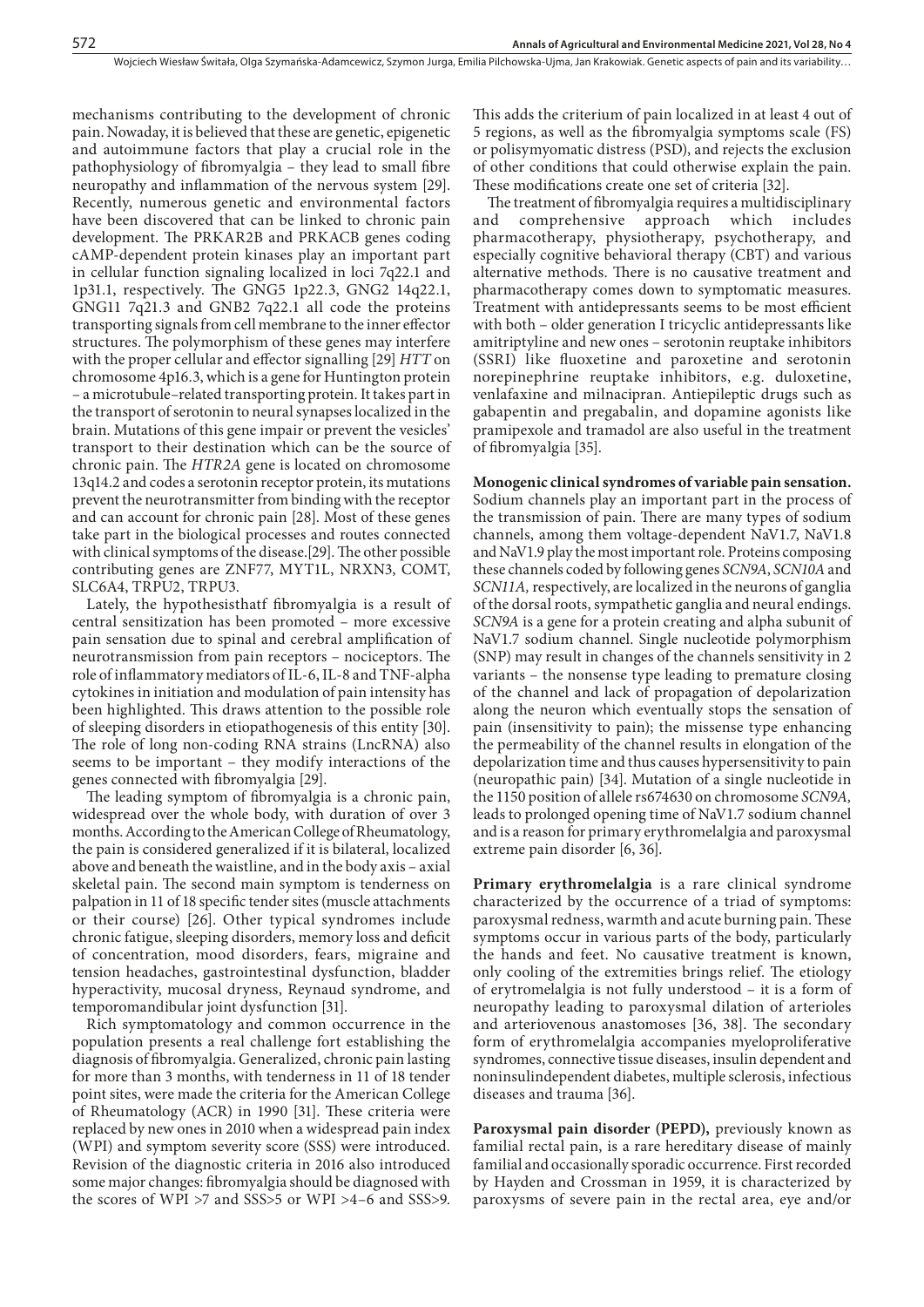Wojciech Wiesław Świtała, Olga Szymańska-Adamcewicz, Szymon Jurga, Emilia Pilchowska-Ujma, Jan Krakowiak . Genetic aspects of pain and its variability…

mandible accompanied by autonomic symptoms, such as harlequin skin redness, syncope (especially in children), seizure and bradycardia [39]. The attacks of pain usually last from several to dozens of seconds and are provoked by defecation, intestine peristaltic, yawning, eating, cold wind, minor injuries of the buttocks, rubbing the eyes and the mandible area [40]. The disease is an effect of missense mutation in *SCN9A* gene on chromosome 2q in variant lowering the depolarization threshold and elongating its duration. It has an autosomal dominant trait [30, 40]. Examination of the genome of patients suffering from PEPD showed at least 8 mutations in *SCN9A* ne, having a correlation with the frequency and intensity of the pain, as well as susceptibility to treatment with carbamazepine or lack of it. In most patients, CBZ has proved to be effective; otherwise, oxcarbazepine can be prescribed [40].

**Small fibre neuropathy**. A disease of the peripheral nerves concerning mainly or exclusively the small somatic fibres, autonomic fibres, or both kinds, leading to deficit of sensation and/or autonomic dysfunction [40]. It is caused by the malfunction of the small, myelinated A-delta fibres and non-myelinated C fibres. The most prevalent cause of small fibre neuropathy is diabetes. Other etiological factors include connective tissue diseases, amyloidosis, infectious diseases (HIV, HCV), celiakia, toxins, hereditary sensory and autonomic neuropathies. Quite often the causative agent is difficult to establish – the autoimmune process being the most probable mechanism.

It has been proved that *SCN9A, SCN10A* and *SCN11A* genes could be responsible for the occurrence of small fibre neuropathy by supporting fenotype hyperactivity of neurons in the dorsal root ganglia, and modification of transmission in delta A and C fibres [7, 40]. Disorders of sodium channel permeability of the nonsense type result in the deficit in pain sensation, or even lack of it. Premature closing othe sodium channel dependent on the *SCN9A* gene variant, and delay in *SCN11A,* blocks the pain transmission by inhibition of Na1.7V and Na1.8V activity in favour of Na1.9V [39].

The clinical picture of small fibre neuropathy includes pain, burning and tingling sensation, and paresthesias of the distal parts of the extremities. The patients complain of discomfort in the feet. The most worrisome and typical symptom is a burning pain in the feet, reminiscent of electric shock therapy, which intensifies during the night and disturbs sleep. The symptoms gradually spread proximally towards the knees, and then involves the upper extremities distally. The involvement of autonomic fibres means the patients could feel dryness in eyes and mouth, dizzy, constipated, urine incontinence, sexual dysfunction, and abnormal sweating [38]. Small fibre neuropathy could be either disseminated or multifocal (Sjogren disease, celiakia, paraneoplastic syndromes), depending on the clinical entity [40].

The therapy for small fibre neuropathy should focus on the etiology and treatment of neuropathic pain. The majority of patients experience a slow, progressive course of the disease, with the symptoms spreading over time. They require the chronic use of painkillers. Treatment of the initial disease is important and could influence the prognosis [38, 40].

#### **CONCLUSIONS**

Clinical syndromes of derangement of pain sensation tend to occur in the early stages of life, and, in some cases, diminishing its quality and duration, for example, in hereditary insensitivity to pain. To the best of the authors' knowledge, at the moment there is no causative treatment for these syndromes, and the symptomatic treatment only improves the patients' quality of life to a minor degree. The diseases mentioned in the text constitute a significant burden for the economy of countries worldwide, as well as their healthcare budgets, because of the high expenses incurred for treatment, hospitalization, and sick leave (migraine, fibromyalgia). It is hopeed that further genetical investigation and new technologies enabling the ingerence into the human genome could contribute to the causative treatment of numerous diseases and improvement in the quality of life of patients suffering from chronic pain.

# **REFERENCES**

- 1. Beckman L. The neural basis of behavior. Springer; 2012. p. 311–334.
- 2. Breivik H, Collett B, Ventafridda V, Cohen R, Gallacher D. Survey of chronic pain in Europe: Prevalence, impact on daily life, and treatment. Eur J Pain. 2006; 10(4): 287–287. Available from: http://doi.wiley. com/10.1016/j.ejpain.2005.06.009 [cited 2020 Oct 30].
- 3. Pitcher M, Von Korff M, Bushnell MC, Porter L. Prevalence and Profile of High Impact Chronic Pain in the United States. Pain. 2019; 20(2): 146–160.
- 4. Śliwiński Z, Starczyńska M, Śliwa M, Kiebzak W. Quality of life in patients with lumbar spinal pain. Fizjoterapia Pol. 2014; 14(2): 26–39.
- 5. Wiesenfeld-Hallin Z. Sex differences in pain perception. Gend Med. 2005; 2: 137–45. Available from: https://pubmed.ncbi.nlm.nih. gov/16290886/ [cited 2020 Oct 30].
- 6. [Sharma M,](https://www.ncbi.nlm.nih.gov/pubmed/?term=Sharma%2525252525252520M%252525252525255BAuthor%252525252525255D&cauthor=true&cauthor_uid=28182962) [Kantorovich S](https://www.ncbi.nlm.nih.gov/pubmed/?term=Kantorovich%2525252525252520S%252525252525255BAuthor%252525252525255D&cauthor=true&cauthor_uid=28182962), [Lee C](https://www.ncbi.nlm.nih.gov/pubmed/?term=Lee%2525252525252520C%252525252525255BAuthor%252525252525255D&cauthor=true&cauthor_uid=28182962), [Anand N](https://www.ncbi.nlm.nih.gov/pubmed/?term=Anand%2525252525252520N%252525252525255BAuthor%252525252525255D&cauthor=true&cauthor_uid=28182962), [Blanchard J,](https://www.ncbi.nlm.nih.gov/pubmed/?term=Blanchard%2525252525252520J%252525252525255BAuthor%252525252525255D&cauthor=true&cauthor_uid=28182962) [Fung ET,](https://www.ncbi.nlm.nih.gov/pubmed/?term=Fung%2525252525252520ET%252525252525255BAuthor%252525252525255D&cauthor=true&cauthor_uid=28182962) [Meshkin B,](https://www.ncbi.nlm.nih.gov/pubmed/?term=Meshkin%2525252525252520B%252525252525255BAuthor%252525252525255D&cauthor=true&cauthor_uid=28182962) [Brenton A](https://www.ncbi.nlm.nih.gov/pubmed/?term=Brenton%2525252525252520A%252525252525255BAuthor%252525252525255D&cauthor=true&cauthor_uid=28182962), [Richeimer S](https://www.ncbi.nlm.nih.gov/pubmed/?term=Richeimer%2525252525252520S%252525252525255BAuthor%252525252525255D&cauthor=true&cauthor_uid=28182962). An observational study of the impact of genetic testing for pain perception in the clinical management of chronic non-cancer pain. [J Psychiatr Res.](https://www.ncbi.nlm.nih.gov/pubmed/28182962) 2017; 89: 65–72.
- 7. [Webster LR,](https://www.ncbi.nlm.nih.gov/pubmed/?term=Webster%2525252525252520LR%252525252525255BAuthor%252525252525255D&cauthor=true&cauthor_uid=27514464) [Belfer I.](https://www.ncbi.nlm.nih.gov/pubmed/?term=Belfer%2525252525252520I%252525252525255BAuthor%252525252525255D&cauthor=true&cauthor_uid=27514464) Pharmacogenetics and Personalized Medicine in Pain Management. [Clin Lab Med.](https://www.ncbi.nlm.nih.gov/pubmed/27514464) 2016 Sep; 36(3): 493–506.
- 8. [Capsoni S](https://www.ncbi.nlm.nih.gov/pubmed/?term=Capsoni%2525252525252520S%252525252525255BAuthor%252525252525255D&cauthor=true&cauthor_uid=24494679). From genes to pain: nerve growth factor and hereditary sensory and autonomic neuropathy type V. [Eur J Neurosci.](https://www.ncbi.nlm.nih.gov/pubmed/24494679) 2014; 39(3): 392–400.
- 9. Manganelli F, Parisi S, Nolano M, et al. Novel mutations in dystonin provide clues to the pathomechanisms of HSAN-VI. Neurology 2017; 88(22): 2132–2140.
- 10. Wilson ER, Kugathasan U, Abramov AY, et al. Hereditary sensory neuropathy type 1-associated deoxysphingolipids cause neurotoxicity, acute calcium handling abnormalities and mitochondrial dysfunction in vitro. Neurobiol Dis. 2018: 1–14.
- 11. [Lötsch J](https://www.ncbi.nlm.nih.gov/pubmed/?term=L%25252525252525C3%25252525252525B6tsch%2525252525252520J%252525252525255BAuthor%252525252525255D&cauthor=true&cauthor_uid=23567662), [Doehring A](https://www.ncbi.nlm.nih.gov/pubmed/?term=Doehring%2525252525252520A%252525252525255BAuthor%252525252525255D&cauthor=true&cauthor_uid=23567662), [Mogil JS](https://www.ncbi.nlm.nih.gov/pubmed/?term=Mogil%2525252525252520JS%252525252525255BAuthor%252525252525255D&cauthor=true&cauthor_uid=23567662), [Arndt T](https://www.ncbi.nlm.nih.gov/pubmed/?term=Arndt%2525252525252520T%252525252525255BAuthor%252525252525255D&cauthor=true&cauthor_uid=23567662), [Geisslinger G,](https://www.ncbi.nlm.nih.gov/pubmed/?term=Geisslinger%2525252525252520G%252525252525255BAuthor%252525252525255D&cauthor=true&cauthor_uid=23567662) [Ultsch A.](https://www.ncbi.nlm.nih.gov/pubmed/?term=Ultsch%2525252525252520A%252525252525255BAuthor%252525252525255D&cauthor=true&cauthor_uid=23567662) Functional genomics of pain in analgesic drug development and therapy. [Pharmacol Ther.](https://www.ncbi.nlm.nih.gov/pubmed/23567662) 2013; 139(1): 60–70.
- 12. Axelrod FB, Kaufmann H. Hereditary Sensory and Autonomic Neuropathies. [Neuromuscular Disorders of Infancy, Childhood, and](https://www.sciencedirect.com/science/book/9780124170445)  [Adolescence. 2nd ed.](https://www.sciencedirect.com/science/book/9780124170445) A Clinician's Approach; 2015. p. 340–352.
- 13. Woods CG, Babiker MOE, Horrocks I, Tolmie J, Kurth I. The phenotype of congenital insensitivity to pain due to the NaV1. 9 variant p. L811P. Eur J Hum Genet. 2015; 23: 561.
- 14. Phatarakijnirund V, Mumm S, McAlister WH, Novack DV, Wenkert D, Clements KL, Whyte MP. Congenital insensitivity to pain: Fracturing without apparent skeletal pathobiology caused by an autosomal dominant, second mutation in SCN11A encoding voltage-gated sodium channel 1.9. Bone 2016; 84: 289–98.
- 15. Chen YC, Auer-Grumbach M, et al. Transcriptional regulator PRDM12 is essential for human pain perception. Nat Genet. 2015; 47: 803–8.
- 16. Schmidt-Wilcke T, Diers M. New Insights into the Pathophysiology and Treatment of Fibromyalgia. Biomedicines 2017; 5(2): 22.
- 17. The International Classification of Headache Disorders. 3rd ed. Cephalalgia. 2013; 33: 629–808.